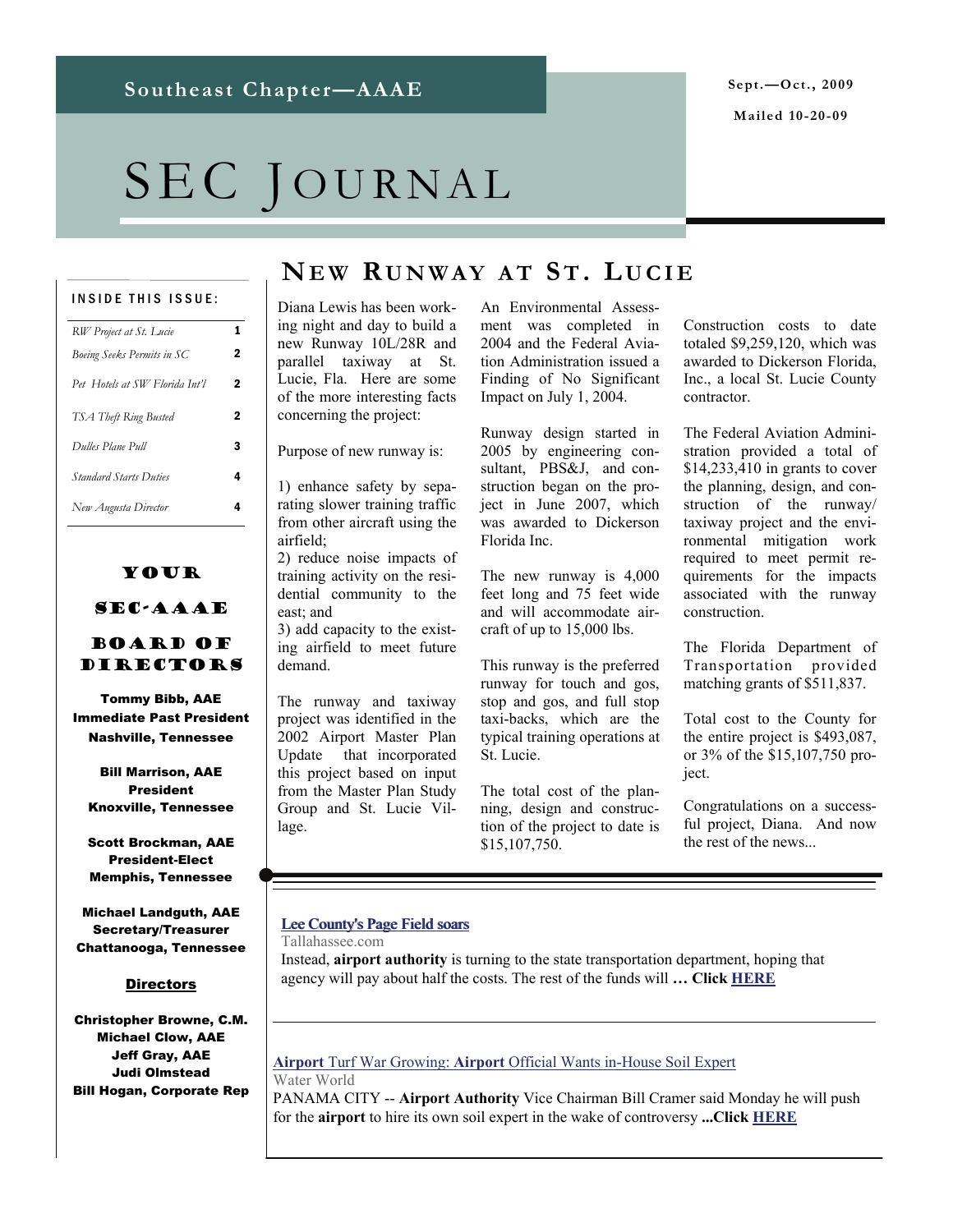[Survey shows passengers unhappy with Internet, transportation at](http://www.google.com/url?sa=X&q=http://www.washingtonexaminer.com/local/Survey-shows-passengers-unhappy-with-Internet-transportation-at-DC-airports-63497812.html&ct=ga&cd=PLDei4pL3c0&usg=AFQjCNHVw5HelVRFVZc_g8_G_eyGC6BKAA) **...**

Washington Examiner

**Airport** officials say they already are working to address passengers' concerns. "We recently installed electrical charging stations throughout both **airports ...Click [HERE](http://www.washingtonexaminer.com/local/Survey-shows-passengers-unhappy-with-Internet-transportation-at-DC-airports-63497812.html)**

[Boeing seeks permit to clear land for possible SC plant](http://www.google.com/url?sa=X&q=http://www.thestate.com/business/story/964350.html&ct=ga&cd=LE2OXCvnQxM&usg=AFQjCNFjMF5PEtaZUiVyOM0TT4RQrnr3Sw)

The State

The Charleston lawmaker, who is on the House Ways and Means Committee, serves on the Charleston County **Aviation Authority** and holds seats on the State **...C**lick [HERE](http://www.thestate.com/business/story/964350.html)

**International** [Concourse Set the Stage for Atlanta](http://www.google.com/url?sa=X&q=http://www.globalatlanta.com/article/21370/&ct=ga&cd=RLA5zA03G8M&usg=AFQjCNE4VdGmkD8GzgvZozxXZFsbmJifdw) **Airport's** New **...**

GlobalAtlanta

Since 1994, Concourse E at Hartsfield-Jackson Atlanta **International Airport** has been the main portal for **international** air travelers passing through Atlanta **...Click [HERE](http://www.globalatlanta.com/article/21370/)**

[Pet hotel? Southwest Florida](http://www.google.com/url?sa=X&q=http://www.naplesnews.com/news/2009/sep/29/pet-hotel-southwest-florida-international-airport-/&ct=ga&cd=z4HHvWXoH38&usg=AFQjCNEYyY5_uhT4zKtPPVL1jVYQE-gdpQ) **International Airport** considers **...**

Naples Daily News

By TARA E. McLAUGHLIN That's one of the latest conveniences Southwest Florida **International Airport** hopes to have for its travelers. **...Click [HERE](http://www.naplesnews.com/news/2009/sep/29/pet-hotel-southwest-florida-international-airport-/)**

[AirTran to launch non-stop service between Branson and Orlando](http://www.google.com/url?sa=X&q=http://www.tmcnet.com/usubmit/-airtran-launch-non-stop-service-between-branson-orlando-/2009/09/30/4397729.htm&ct=ga&cd=s_OsqFBFD9g&usg=AFQjCNEjZIcif8nLF8-xs2aJ_mAz2zPF9w)

TMCnet

Jeff Bourk, **executive director** at Branson **Airport**, said: "The addition of low-cost non-stop Orlando service is a welcomed addition to AirTran's presence at **...Click [HERE](http://www.tmcnet.com/usubmit/-airtran-launch-non-stop-service-between-branson-orlando-/2009/09/30/4397729.htm)**

**TSA** [theft ring broken up at Miami International](http://www.google.com/url?sa=X&q=http://www.smartbrief.com/news/aaae/storyDetails.jsp%3Fissueid%3D76A709C5-DA4F-4BEE-AB93-EEBA593C72D7%26copyid%3D151FAA52-6544-427D-9CFD-F79E7D83DBF3&ct=ga&cd=_ZbFldR2xb0&usg=AFQjCNF-bDymYhI16jxpsMSzhoR-2mB7Cw)

**SmartBrief** 

Security officials at Miami International Airport say they are continuing to crack down on an organized ring of looters among **TSA** screeners. **...Click [HERE](http://www.smartbrief.com/news/aaae/storyDetails.jsp?issueid=76A709C5-DA4F-4BEE-AB93-EEBA593C72D7©id=151FAA52-6544-427D-9CFD-F79E7D83DBF3)**

**TSA** [to expand use of body scanners](http://www.google.com/url?sa=X&q=http://www.usatoday.com/tech/news/surveillance/2009-09-30-backscatter-body-scanners_N.htm&ct=ga&cd=KP3MQqegUl0&usg=AFQjCNF_A994i1J-vtGN0UTI_Y1I1CN5IQ)

USA Today

The House of Representatives in June overwhelmingly passed a measure that would restrict their use by the **TSA** to passengers flagged by other types of **...Click [HERE](http://www.usatoday.com/tech/news/surveillance/2009-09-30-backscatter-body-scanners_N.htm)**

[Travelers roll up their sleeves at TIA](http://www.google.com/url?sa=X&q=http://www.myfoxtampabay.com/dpp/news/local/hillsborough/tampa_international_airport_offers_flu_shots_100109&ct=ga&cd=o53j3TZp8w8&usg=AFQjCNFZPSGsphoCbdQdSjI_omkGBrWFLA)

MyFox Tampa Bay

"Then we found out that there are like 28 other airports out there that actually offer this to the public," TIA **Executive Director** Louis Miller said. **...Click [HERE](http://www.myfoxtampabay.com/dpp/news/local/hillsborough/tampa_international_airport_offers_flu_shots_100109)**

[Southwest, GSP continue discussions about service](http://www.google.com/url?sa=X&q=http://www.greenvilleonline.com/article/20090930/BUSINESS/909300337/1004/news01&ct=ga&cd=o53j3TZp8w8&usg=AFQjCNEEGyG7FtQypCaGrteye6rIb4wmPw)

Greenville News

Dave Edwards, GSP **executive director**, said that a Southwest team was in the Greenville area in August and that he has met with airline officials in Dallas **...Click [HERE](http://www.greenvilleonline.com/article/20090930/BUSINESS/909300337/1004/news01)**

Birmingham **airport** [to begin \\$193 million renovation](http://www.google.com/url?sa=X&q=http://www.usatoday.com/travel/flights/2009-10-05-birmingham-airport-upgrade_N.htm&ct=ga&cd=EHK0nyUzjP4&usg=AFQjCNEecXuyD22qG-zwp2AsiILzSZLImQ)

USA Today

The **airport** master plan calls for \$351 million in improvements by 2014. The **authority** must negotiate with the Federal Aviation Administration, **...Click [HERE](http://www.usatoday.com/travel/flights/2009-10-05-birmingham-airport-upgrade_N.htm)**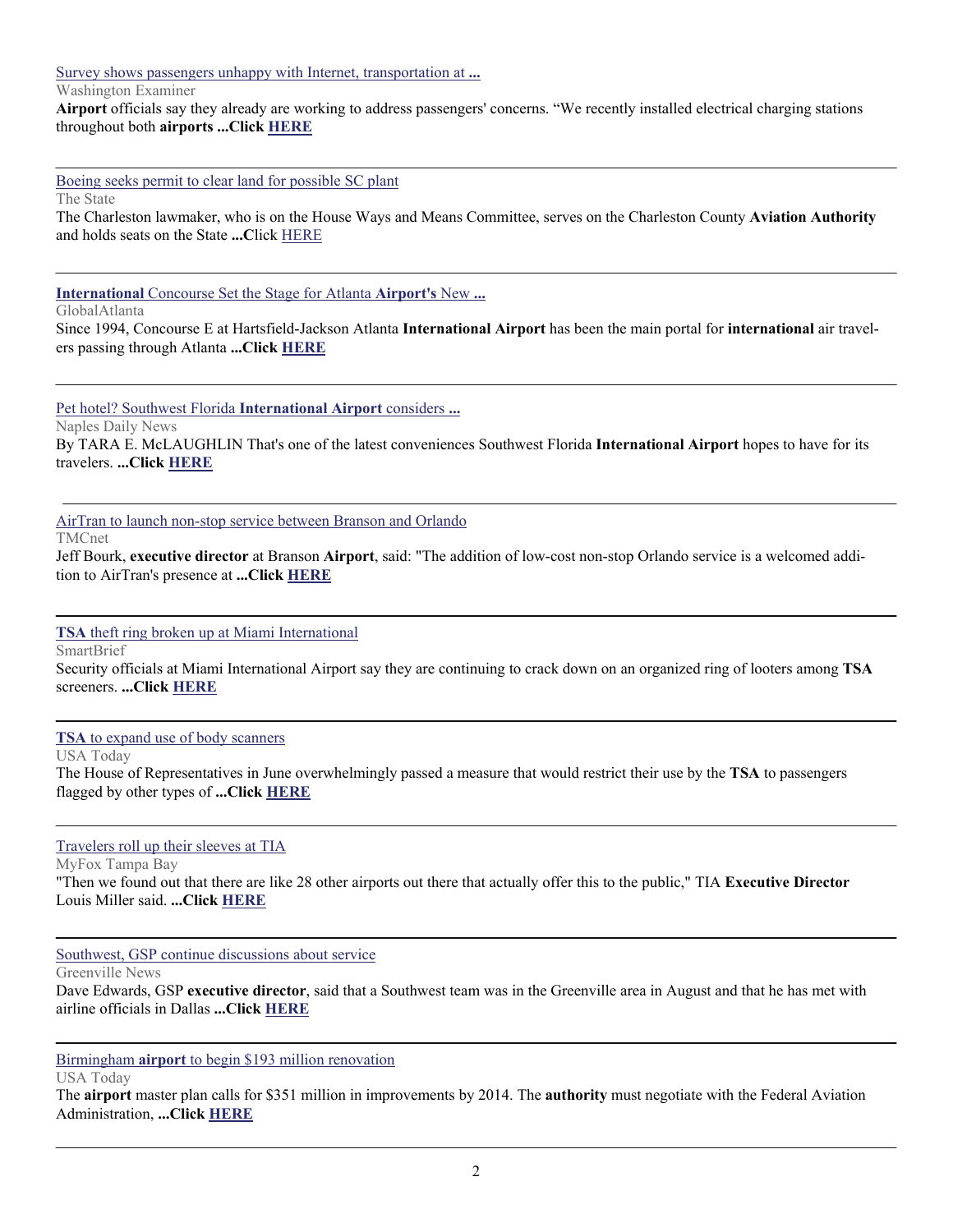[Branson flights as low as \\$29](http://www.google.com/url?sa=X&q=http://www.shreveporttimes.com/article/20091001/NEWS01/91001027&ct=ga&cd=Nj2VsOTnQtY&usg=AFQjCNHvC-iE3L6BJwiMkMLuJC1_1VlOGQ)

Shreveport Times

"Flying to Branson now makes more sense than ever for Ark-La-Tex residents," Ted Roberts, Chairman of the Shreveport **Airport Authority**, said in a prepared **...Click [HERE](http://www.shreveporttimes.com/article/20091001/NEWS01/91001027)**

[Pace Airlines Agrees to Leave Smith Reynolds](http://www.google.com/url?sa=X&q=http://www.myfox8.com/news/wghp-story-pace-airlines-reynoolds-091001,0,431423.story&ct=ga&cd=MOjKpIcBwAs&usg=AFQjCNEs_zemgLgw-On-Km-1w7wHURePxw) **Airport**

My Fox 8

Last month, investigators from the Department of Insurance arrested Pace owner and **CEO** Bill Rodgers Sr. on charges he knowingly stopped paying his **...Click [HERE](http://www.myfox8.com/news/wghp-story-pace-airlines-reynoolds-091001,0,431423.story)**

#### [Wings of change](http://www.google.com/url?sa=X&q=http://www.roanoke.com/news/nrv/wb/221244&ct=ga&cd=BnRJqd1jyyI&usg=AFQjCNGSfWZcJhXe4K66MZjmjD92RNay5w)

Roanoke Times

St. Jean has worked as de facto customer service manager and fuel station attendant, as well as **airport executive director**, since 2002. **...Click [HERE](http://www.roanoke.com/news/nrv/wb/221244)**

**Airport** [leadership program comes to JAX](http://www.google.com/url?sa=X&q=http://www.examiner.com/x-10977-Jacksonville-Transportation-Examiner~y2009m10d2-Airport-leadership-program-comes-to-JAX&ct=ga&cd=dhr4857y9RM&usg=AFQjCNEKMkfvvHfyt8bJLLeCMpC4KnJSrg)

Examiner.com

JAA's Deputy **Executive Director** and chief operating officer Ernestine Moody-Robinson and Ismael "Izzy" Bonilla, **director** of aviation management, **...Click [HERE](http://www.examiner.com/x-10977-Jacksonville-Transportation-Examiner~y2009m10d2-Airport-leadership-program-comes-to-JAX)**

[St. Marys councilman and](http://www.google.com/url?sa=X&q=http://jacksonville.com/news/georgia/2009-10-03/story/st_marys_councilman_and_airport_manager_involved_in_altercation&ct=ga&cd=q-HMjf_6Mtk&usg=AFQjCNEav6dsJCJCTKo1Ew2Jl6KW260kdg) **airport manager** involved in altercation

Florida Times-Union

MARYS - A St. Marys councilman and the **manager** of fixed base operations at the St. Marys **Airport** have filed criminal complaints against each other. **...Click [HERE](http://jacksonville.com/news/georgia/2009-10-03/story/st_marys_councilman_and_airport_manager_involved_in_altercation)**

[Flu shots for travelers may not be a good idea, doctor warns Tampa](http://www.google.com/url?sa=X&q=http://www.tampabay.com/news/business/airlines/flu-shots-for-travelers-may-not-be-a-good-idea-doctor-warns-tampa-airport/1040715&ct=ga&cd=XF58JCNFY5E&usg=AFQjCNGCpwoPAGzLa4QKCMkOIWQjEaJISQ) **...**

Tampabay.com

The Hillsborough County **Aviation Authority** board told executive director Louis Miller to meet with company officials about changing procedures for outbound **...Click [HERE](http://www.tampabay.com/news/business/airlines/flu-shots-for-travelers-may-not-be-a-good-idea-doctor-warns-tampa-airport/1040715)**

#### [Airtran Flight Evacuated At Orlando](http://www.google.com/url?sa=X&q=http://www.wesh.com/news/21199809/detail.html&ct=ga&cd=9eUcY2-6ktE&usg=AFQjCNEUbptghfUAu1qNL83GrN5T8vzVdA) **Airport**

WESH.com

Officials said an Airtran flight was evacuated at the Orlando **International Airport** on Sunday. Flight 904 had just taken off from Orlando to Akron, **...Click [HERE](http://www.wesh.com/news/21199809/detail.html)**

#### [Air Winston-Salem](http://www.google.com/url?sa=X&q=http://www2.journalnow.com/content/2009/oct/04/air-winston-salem/opinion/&ct=ga&cd=3ZMbJfeCOms&usg=AFQjCNFT0F1lwQUPAOcNogt3-QPTHSdRpg)

Winston-Salem Journal

And with that progress will come a stronger need for **regional** flights from the local **airport**. The terminal is nearly empty on many days, but it has been **...Click [HERE](http://www2.journalnow.com/content/2009/oct/04/air-winston-salem/opinion/)**

#### [DULLES PLANE PULL](http://www.google.com/url?sa=X&q=http://www.washingtonpost.com/wp-dyn/content/article/2009/10/03/AR2009100302692.html%3Fhpid%3Dmoreheadlines&ct=ga&cd=UwaL0Hh_2JI&usg=AFQjCNHMctH1-41jpTJ7UieoD3EJrc4q9g)

Washington Post

By James Hohmann Mary Jacobson, 55, was confident that she could pull a 180000-pound cargo plane down the tarmac at Dulles **International Airport** by herself. **...Click [HERE](http://www.washingtonpost.com/wp-dyn/content/article/2009/10/03/AR2009100302692.html?hpid=moreheadlines)**

Myrtle Beach **[International Airport](http://www.google.com/url?sa=X&q=http://www.thesunnews.com/news/local/story/1097393.html&ct=ga&cd=TOA6uybU28A&usg=AFQjCNFF3E-M96ge_6KXlf9CylvIdL72bA)** growth can start

Myrtle Beach Sun News

The **airport** is operated by the county, but because it is inside Myrtle Beach city limits, the appearance board has the final say on the expansion's **...**Click [HERE](http://www.thesunnews.com/news/local/story/1097393.html)

## **Memphis—April 17-21, 2010**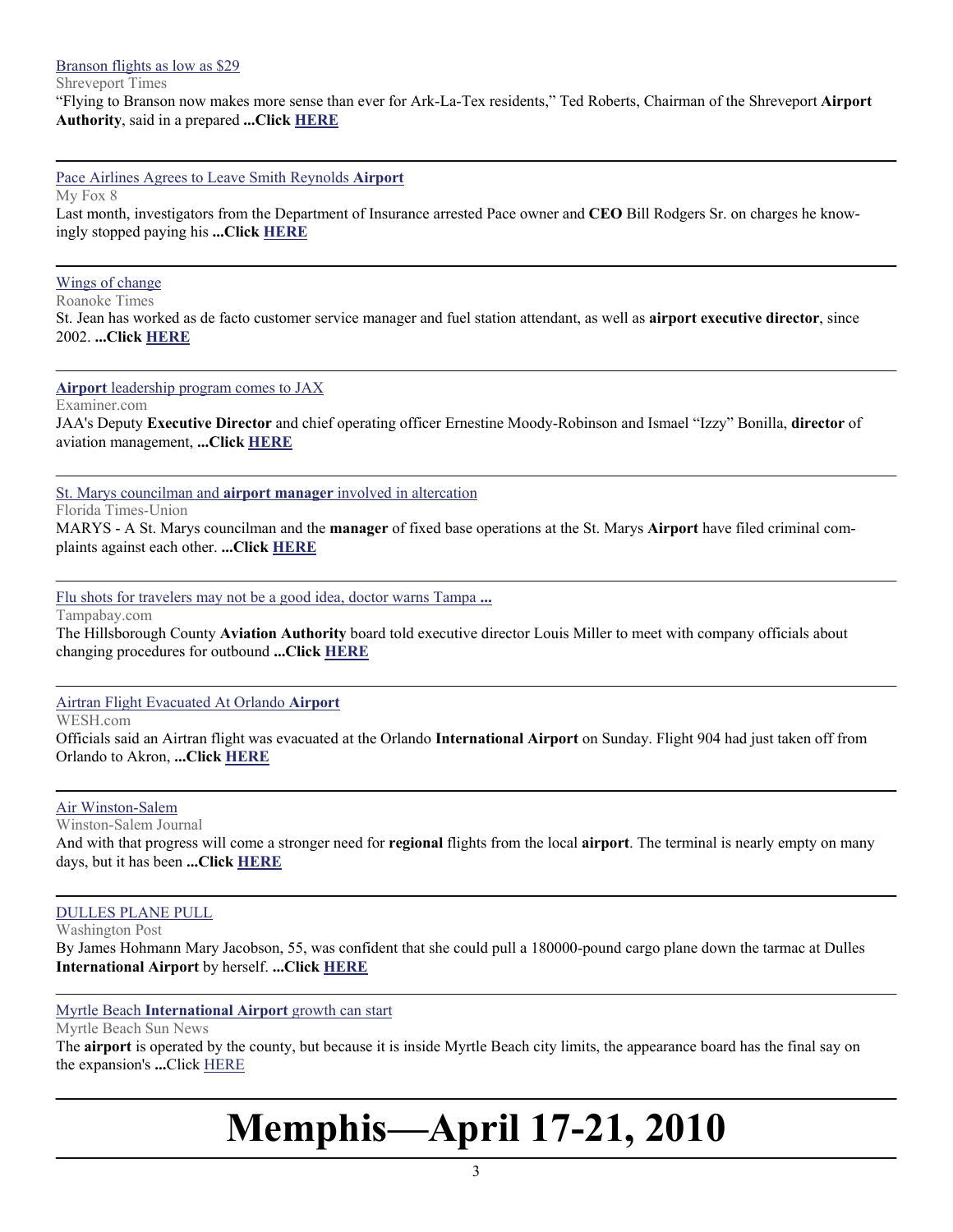The information contained in this newsletter is for general information purposes only. The information is provided by the Southeast Chapter of the American Association of Airport Executives and while we endeavor to keep the information up to date and correct, we make no representations or warranties of any kind, express or implied, about the completeness, accuracy, reliability, suitability or availability with respect to the website(s) noted herein or the information, products, services, or related graphics contained in the newsletter or on the website(s) noted for any purpose. Any reliance you place on such information is, therefore, strictly at your own risk.

In no event will the Southeast Chapter of the American Association of Airport Executives be liable for any loss or damage including without limitation, indirect or consequential loss or damage, or any loss or damage whatsoever arising from loss of data or profits arising out of, or in connection with, the use of this newsletter.

Through this newsletter you are able to link to other websites which are not under the control of the Southeast Chapter of the American Association of Airport Executives. We have no control over the nature, content, comments, language and availability of those sites. The inclusion of any links does not imply a recommendation or endorse the views expressed within the links.

The Southeast Chapter of the American Association of Airport Executives is confident every effort is made to keep the website(s) noted herein up and running smoothly; however, The Southeast Chapter of the American Association of Airport Executives takes no responsibility for, and will not be liable for, the website(s) being temporarily unavailable due to technical issues beyond our control or links that have expired, are disabled or misdirected.

[NBAA Lauds Proposal For Consistency, Added Industry Input on](http://www.google.com/url?sa=X&q=http://www.amtonline.com/article/article.jsp%3FsiteSection%3D1%26id%3D9382&ct=ga&cd=N49QPs6pmhs&usg=AFQjCNFCpIMb0gu26z1R1tSco7xW9hVWtg) **TSA ...**

AMTOnline.com

John Mica (R-7-FL), to strengthen industry input on proposed regulations from the **Transportation Security Administration** (**TSA**), and bring consistency to **...Click [HERE](http://www.amtonline.com/article/article.jsp?siteSection=1&id=9382)**

**TSA** [Body Scanning Technology Strips Away Privacy](http://www.google.com/url?sa=X&q=http://www.commondreams.org/newswire/2009/10/01-16&ct=ga&cd=bJi3KlBCwvo&usg=AFQjCNG3f0LEEip-ixKawD8Y3HsVaSZkQA)

Common Dreams (press release)

WASHINGTON - October 1 - The **Transportation Security Administration** (**TSA**) has revealed plans to install 150 body scanning machines for primary **security ...Click [HERE](http://www.commondreams.org/newswire/2009/10/01-16)**

[OSI Systems Gets \\$25 Mln Deal From US](http://www.google.com/url?sa=X&q=http://www.rttnews.com/Content/QuickFacts.aspx%3FNode%3DB1%26Id%3D1082216%2520%26Category%3DQuick%2520Facts&ct=ga&cd=PcskUyCuEq0&usg=AFQjCNF9Am54n6wxnzocrbf0Y6pDC-Yvng) **Transportation Security ...**

RTT News

(rttnews) - OSI Systems, Inc. (OSIS: News ) announced that its **Security** division, Rapiscan Systems, has received an order from the US **Transportation ...Click [HERE](http://www.rttnews.com/Content/QuickFacts.aspx?Node=B1&Id=1082216%20&Category=Quick%20Facts)**

[Stealing from checked bags 'remains sticky customer service problem'](http://www.google.com/url?sa=X&q=http://www.usatoday.com/travel/flights/item.aspx%3Ftype%3Dblog%26ak%3D68500341.blog&ct=ga&cd=XhP-2zkZD-A&usg=AFQjCNEg1N7AtqJKVXZTT0qjmpZr6lEM7Q)

#### USA Today

**TSA** surveillance of its own screening does not extend to airline sorting and loading operations, which can often involve different contractors at different **...Click [HERE](http://www.usatoday.com/travel/flights/item.aspx?type=blog&ak=68500341.blog)**

#### [US Airways boardings down](http://www.google.com/url?sa=X&q=http://www.bizjournals.com/washington/stories/2009/10/05/daily3.html&ct=ga&cd=W3FflWSbtlY&usg=AFQjCNFeLE31wuZ1u5loX345S-ysbRTADA)

Bizjournals.com

The airline, which operates out of Dulles **International Airport** and Reagan National **Airport**, flew 4.57 billion revenue passenger miles last month, **...Click [HERE](http://washington.bizjournals.com/washington/stories/2009/10/05/daily3.html)**

[Runway incursions down by 50% | General Aviation News](http://www.google.com/url?sa=X&q=http://www.generalaviationnews.com/%3Fp%3D13863&ct=ga&cd=TVx-Ra5ICAU&usg=AFQjCNGExUzruKefr3kwqk0rKBAPZGMqkw)

By Janice Wood

"The aviation community agreed two years ago at **FAA's** Runway Safety 'Call to Action' meeting to implement safety improvements at U.S. airports," said Babbitt. "Teamwork helped get us to where we are today. But while the 50% reduction is **...Click [HERE](http://www.generalaviationnews.com/?p=13863)**

[Agency fails to meet its own standards](http://www.google.com/url?sa=X&q=http://www.dailymail.com/topStories/News/200910120784&ct=ga&cd=SqPecNEu3qM&usg=AFQjCNEbgh04Rtm3HCd2lU8dJqSyQI_M_A)

Daily Mail - Charleston

The majority of the \$13.8 million in stimulus funds awarded to West Virginia airports went to projects that did not meet the **FAA's** own initial funding **...Click [HERE](http://www.dailymail.com/News/200910120784)**